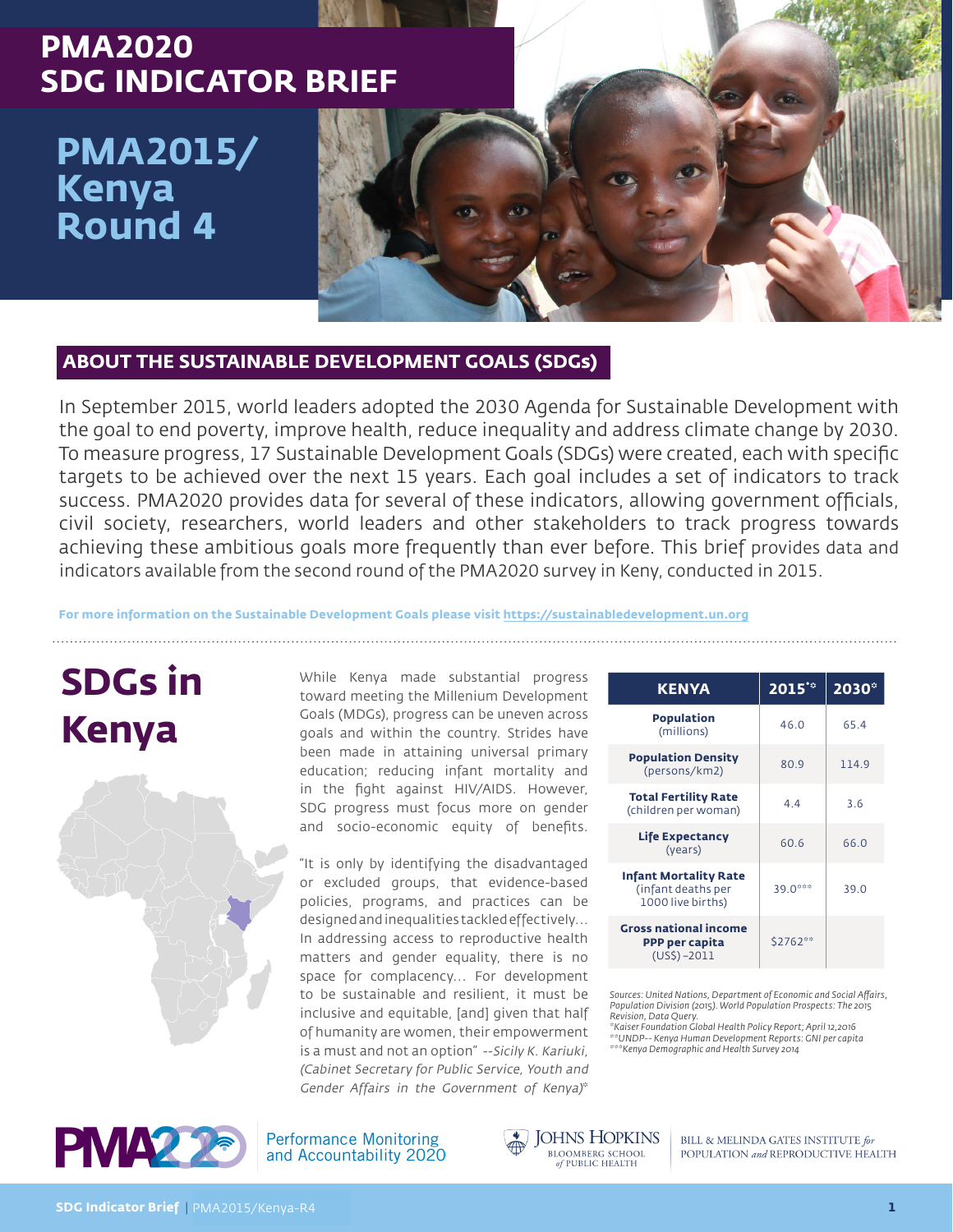

#### **Target 1.4 aims to ensure access to basic services for all.**

Nearly half the population (48%) live in the poorest households (lowest 40%). Almost a fourth (22.5%) percent of children age 0 to 14 grow up in these households. A large proportion of young males appear to emigrate out of the country for work and education opportunities. Presently one quarter of persons over 60 years live in the poorest households.

Access to basic services varies by wealth. While nearly all wealthy households (highest quintile)have access to electricity (99.0%), just 0.3% of the poorest fifth do. Almost all (97.1%) of the wealthiest households have improved water sources compared to 44.4% of the poorest households. Of the wealthiest households 60.7% have access to sanitation facilities compared to 6.1% of the poorest.

# **Indicators on wealth and equity** GOAL 1

## **Two fifths of the population of Kenya is under the age of 15**



#### **Despite overall improvement in access to basic services, not all housholds have electricity and improved water and sanitation.**



#### **Percentage of female heads of household by wealth quintile:**



One quarter of all households are headed by females, irrespective of wealth status.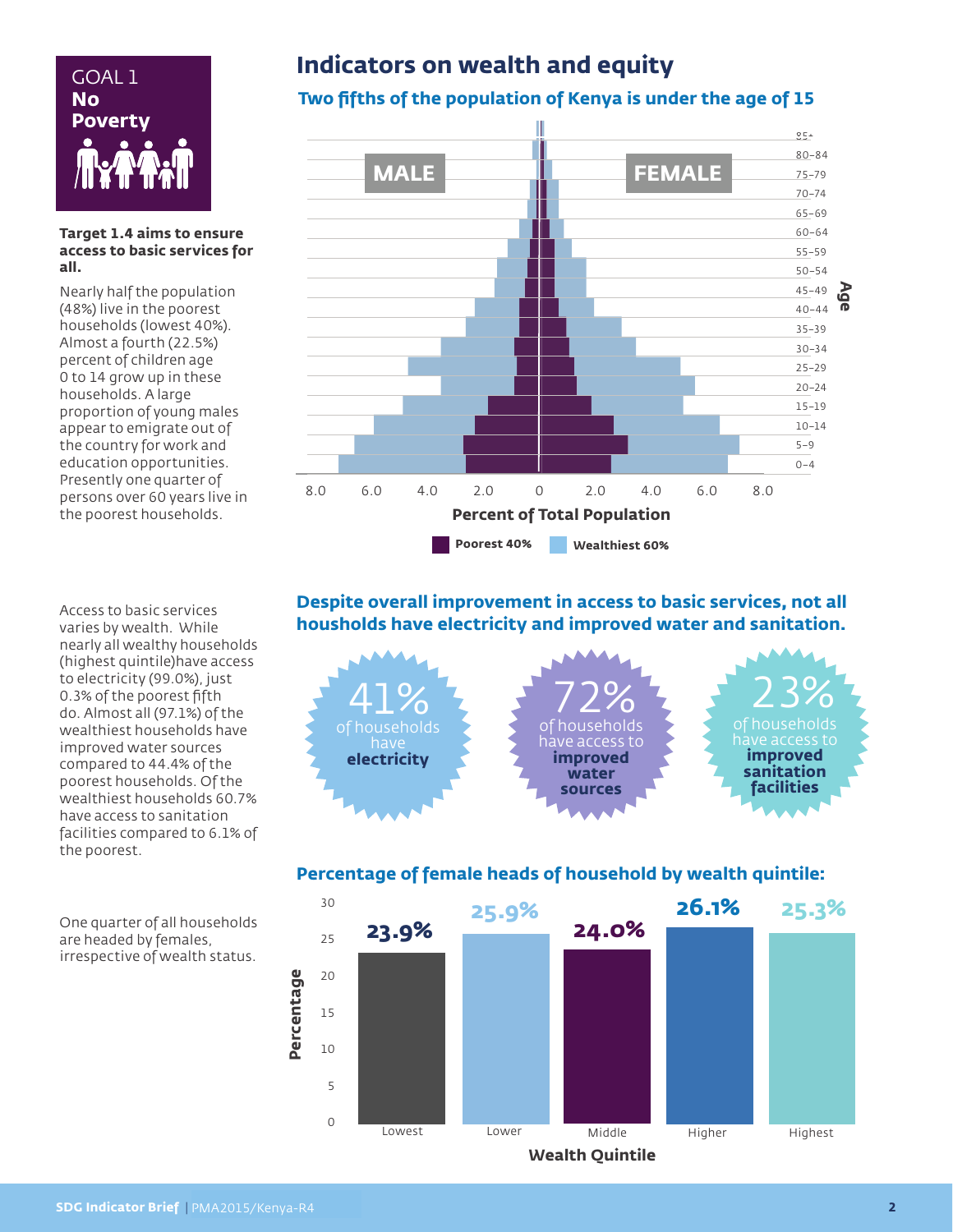# GOAL 3 **Good Health & Well-Being**

#### **Target 3.7 aims to ensure universal access to sexual and reproductive health services.**

Just under half of all women 15-49 (46.0%) use a modern method of contraception. Three fourths of women (75.0%) have their demand for family planning satisfied by a modern method of contraception. Unmet need for family planning (13.6% among all women) is higher in the poorest households (15.3%) compared to the wealthiest (9.3%).

Meeting unmet need for all women remains an important goal for sustainable human development. Progress is needed among the poor in Kenya.

## **Family Planning Indicators**

#### **Thirteen percent of women age 15-49 have unmet need for family planning**





#### **Target 4.1 aims for all girls and boys to complete free and equitable primary and secondary school.**

Almost half of women age 15-24 in Kenya (47.2%) have attended some secondary school. 36.7% of women in the poorest 20% of households have attended or are attending secondary school. 38.2% of women from the wealthiest quintile attend university or an academy program compared to 2.8% from the poorest 20%.

Increasing opportunities for education for all women in Kenya is important in meeting the sustainable development targets.

## **School Attendance**

**Despite impressive gains in girls' education, secondary and tertiary school attendance still lags in the poorest 60% of households**